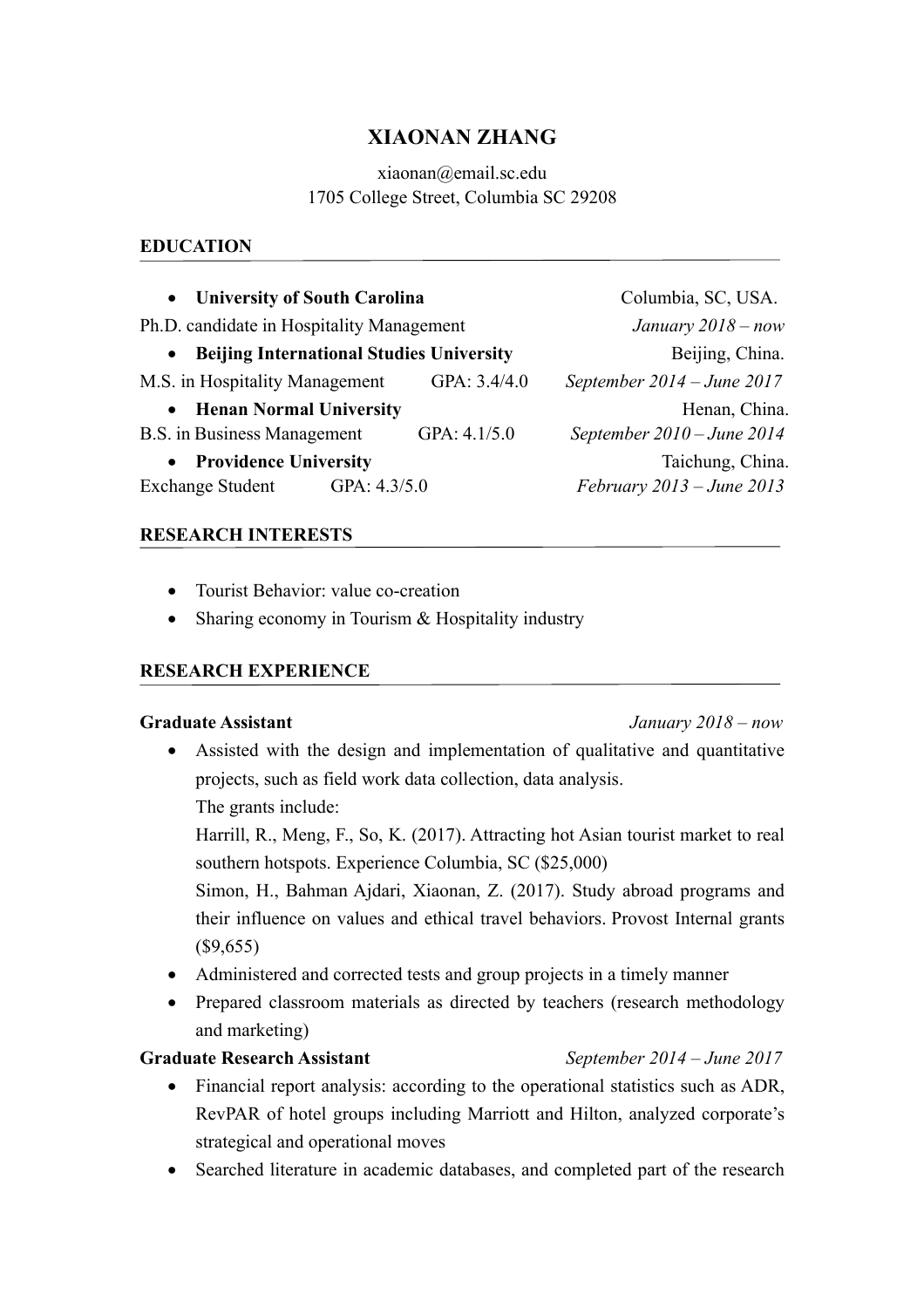project *Micro-segmentation and Innovation in Tourism Industry* published in *Green book of China's Tourism*

- General research assistance such as secondary data collection and research report/paper development (statistical tables and figures, etc.)
- Primary data collection: conducted interviews with managers in hospitality chains such as Home Inns and start-up companies such as Qiongyou (www.qyer.com)
- Accomplished several case studies based on primary data collection and analysis, including *Entrepreneurship and Innovation in Chinese Tourism Industry* (2014-2015)
- Participated in tourism and hospitality professional conferences as a volunteer

# **Research Assistant**

China Tourism Academy *September 2015 – January 2016*

- Searched literature and translated documents for research *Dynamic Mechanism of Tourist Technology Acceptance*
- Collected secondary data from OTAs and China National Tourism Administration
- Translated Reports for *Development of Star-hotel Industry in China* (2015)

# **Training on Research Methods of Social Science Studies**

Peking University *July 2015*

- Principles of statistics
- Data collection
- Quantitative and qualitative methods

# **TEACHING EXPERIENCE**

**College of Continuing Education, BISU** Beijing, China.

Instructor (Course: Management of Service Operation) *September – December 2015*

- Developed the course related materials such as case study, video, quiz and assignments
- lecture type instruction
- office hours to answer students' questions

# **OTHER EXPERIENCE**

# Whitsunday Apartments **Whitsunday Apartments Hamilton Island, Australia.**

- Clean and arrange guest rooms to hotel standards for guest arrival
- Stock and maintain housekeeping supply rooms

Housekeeper *July – August 2017*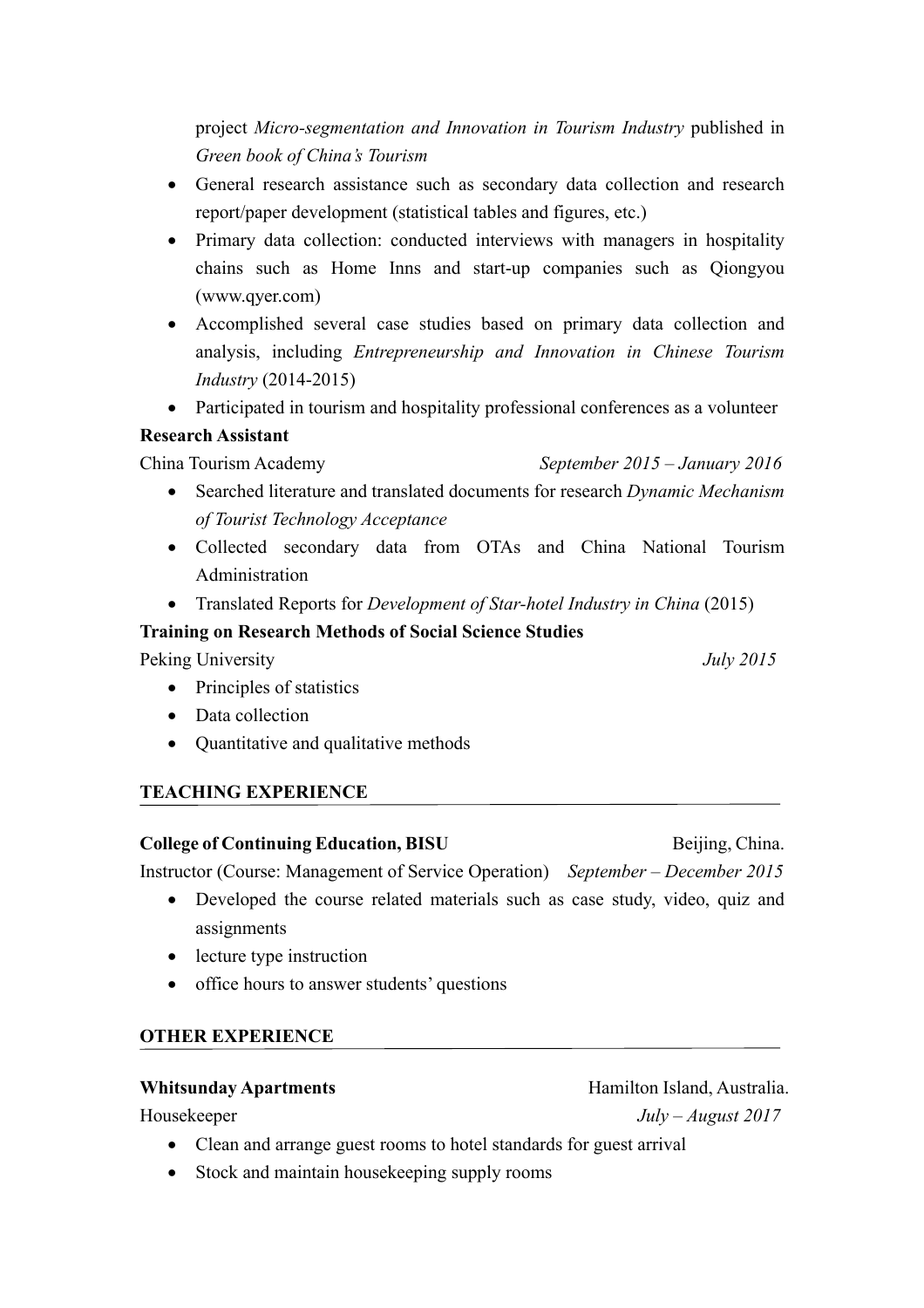• Ensure a high level of customer service is performed at all times

#### **Hilton Worldwide** Beijing, China.

International Sales Coordinator *February 2016 – May 2016*

- Collected and updated clients' profiles, informed them with current promotions and activities
- Corresponded with inquiries and reservations from various collaborating companies such as travel agencies and associations by emails/phones in English
- Effectively communicated with worldwide sales in Hilton

**Starbucks Beijing, China.** 

- Barista *September 2015 – February 2016*
	- Responsible for various daily operational tasks as a Starbucks Associate
	- Promote the products or services provided in Starbucks

# **CONFERENCE PROCEEDING**

- Li, N., Meng, F., Zhang, X., So, K., & Hudson, S. (January, 2020). Why retirees migrate: Application of importance-performance and gap analyses of retirement needs and destination image. The 25th Annual Graduate Education & Graduate Student Research Conference in Hospitality and Tourism, Las Vegas, US. Nominee of "Best Paper Award".
- Zhang, X., Meng, F., & Li, H. (January, 2020). How local's Attitude Contributes to tourist's place attachment and well-being? The 25th Annual Graduate Education & Graduate Student Research Conference in Hospitality and Tourism, Las Vegas, US.
- Zhang, X. & Meng, F. (June, 2019). Effect of experiential buying tendency on tourists' experience co-creation with host residents. 50th Conference of TTRA International, Melbourne, Australia. (poster)
- Zhang, X. & Meng, F. (May, 2019). Factors influencing impulsive tourist shopping behavior: A gender difference perspective. 2019 APacCHRIE & EuroCHRIE Joint Conference cum 4th Global Tourism and Hospitality Conference (22 - 25 May 2019), Hong Kong. (oral)
- Zhang, X., Meng, F., & Hudson, S. (January, 2019). The influence of study abroad program on college students' values, global citizenship and responsible tourist behavior. The 24th Annual Graduate Education & Graduate Student Research Conference in Hospitality and Tourism, Houston, TX, US. (poster)